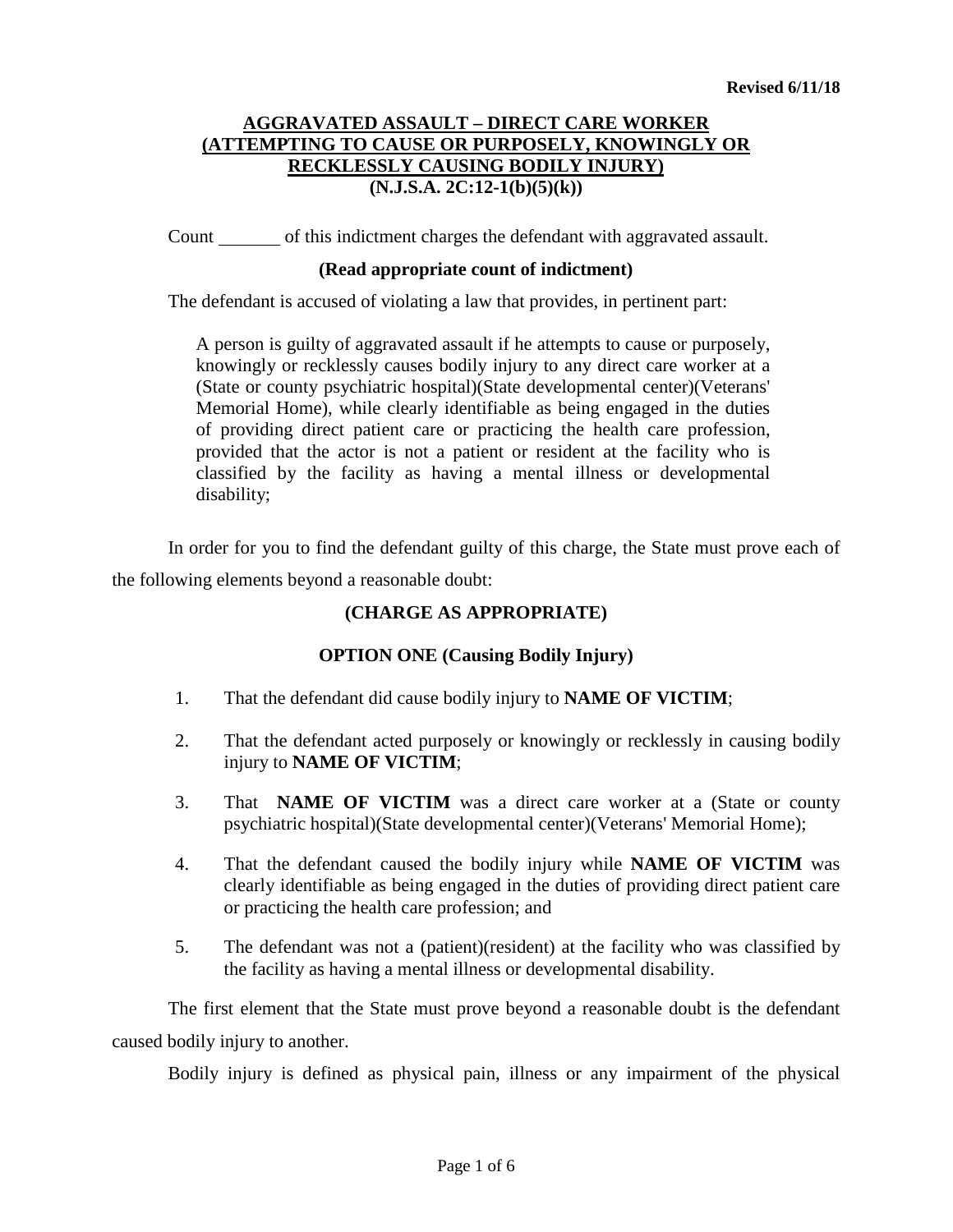### **AGGRAVATED ASSAULT – DIRECT CARE WORKER N.J.S.A. 2C:12-1(b)(5)(k)**

# condition. $<sup>1</sup>$  $<sup>1</sup>$  $<sup>1</sup>$ </sup>

The second element that the State must prove beyond a reasonable doubt is the defendant acted purposely or knowingly or recklessly in causing bodily injury to **NAME OF VICTIM.**

A person acts purposely with respect to causing bodily injury to another if it is a person's conscious object to cause bodily injury to another. A person acts purposely with respect to attendant circumstances if a person is aware of the existence of such circumstances or a person believes or hopes that they exist. One can be deemed to be acting purposely if one acts with design, with a purpose, with a particular object, if one really means to do what he does.

A person acts knowingly with respect to causing bodily injury if a person is aware that his/her conduct is of that nature, or that such circumstances exist or a person is aware of a high probability of their existence. A person acts knowingly with respect to a result of his/her conduct if a person is aware that it is practically certain that his/her conduct will cause bodily injury. One is said to act knowingly if one acts with knowledge, if one acts consciously, if he comprehends his/her acts.

A person acts recklessly with respect to causing bodily injury when a person consciously disregards a substantial and unjustifiable risk that the material element exists or will result from his/her conduct. The risk must be of such a nature and degree that, considering the nature and purpose of the actor's conduct and the circumstances known to the actor its disregard involves a gross deviation from the standard of conduct that a reasonable person would observe in the actor's situation. One is said to act recklessly if one acts with recklessness, with scorn for the consequences, heedlessly, foolhardily.

The nature of the purpose or knowledge or recklessness with which the defendant acted toward the victim of the assault is a question of fact for you the jury to decide. Purpose and knowledge and recklessness are conditions of the mind which cannot be seen and can only be determined by inferences from conduct, words or acts. It is not necessary for the State to produce a witness or witnesses who could testify that the defendant stated, for example, that his/her purpose was to cause bodily injury. It is within your power to find that proof of purpose or knowledge or recklessness has been furnished beyond a reasonable doubt by inferences which

<span id="page-1-0"></span> $N.J.S.A. 2C:11-1(a)$ .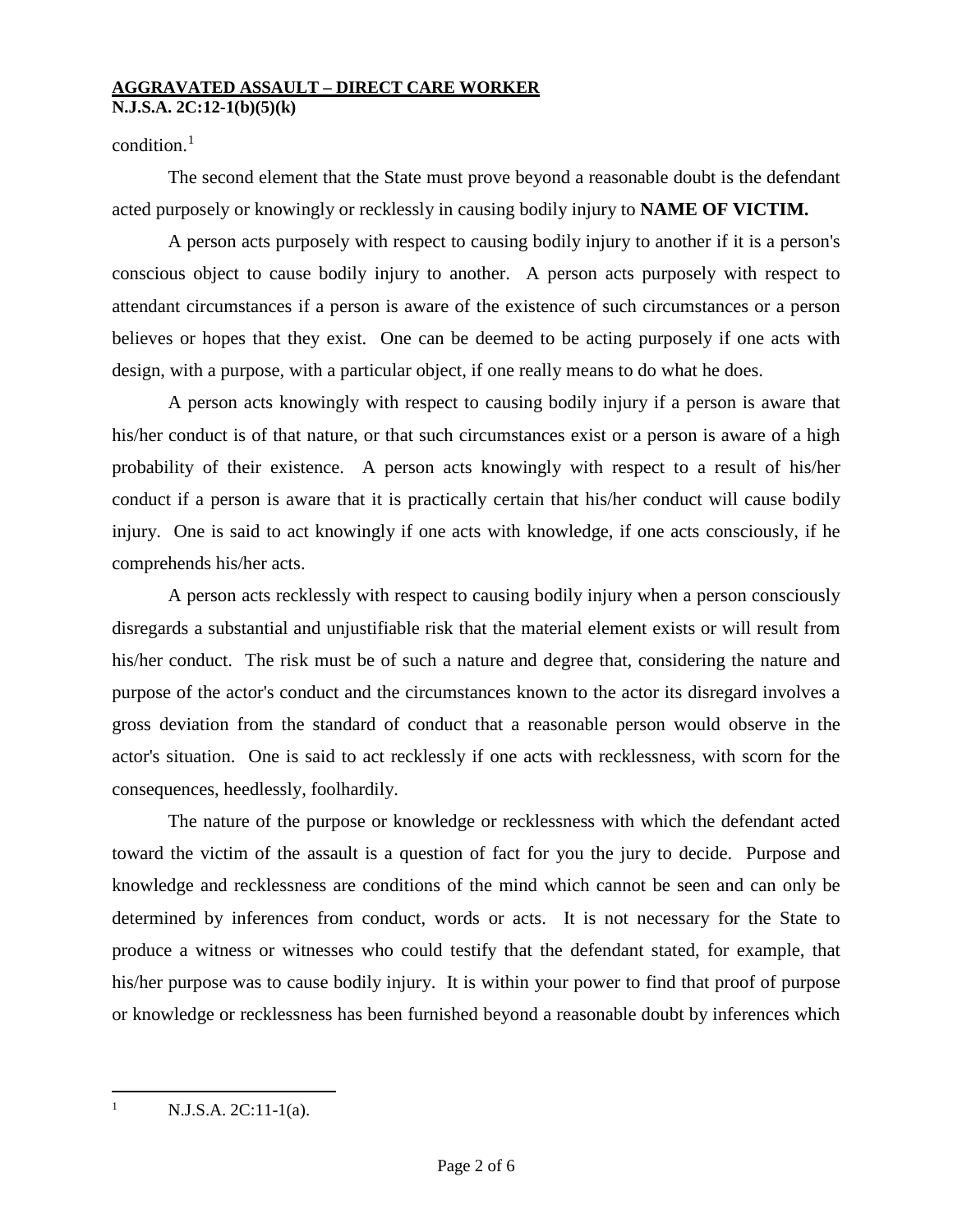#### **AGGRAVATED ASSAULT – DIRECT CARE WORKER N.J.S.A. 2C:12-1(b)(5)(k)**

may arise from the nature of the acts and the surrounding circumstances.<sup>[2](#page-2-0)</sup>

The third element that the State must prove beyond a reasonable doubt is that **NAME OF VICTIM** was a direct care worker at a (State or county psychiatric hospital)(State developmental center)(Veterans' Memorial Home).

A direct care worker means any person whose primary function is face-to-face interaction with the patient or resident whereby the worker is providing therapeutic contact necessary to achieve the patient or resident's treatment goals.<sup>[3](#page-2-1)</sup> The term includes any Human Services Technician; Human Services Assistant; physician; psychiatrist; dentist; psychologist; nurse; nurse assistant; physical, occupational, or speech therapist; social worker, providing patient or resident therapeutic care in a (State or county psychiatric hospital)(State developmental center)(Veterans' Memorial Home), or any other person so designated by the Adjutant General.<sup>[4](#page-2-2)</sup>

The fourth element that the State must prove beyond a reasonable doubt is that the defendant caused the bodily injury while **NAME OF VICTIM** was clearly identifiable as being engaged in the duties of providing direct patient care or practicing the health care profession.

The fifth element that State must prove beyond a reasonable doubt that the defendant was neither a patient nor a resident at the facility who was classified by the facility as having a mental illness or developmental disability. In other words, the State must prove beyond a reasonable doubt either (1) that the defendant was not a patient or resident at the facility, or, (2) if he/she was a patient or resident, then the State must prove that he/she was not classified by the facility as having a mental illness or developmental disability in order to satisfy this element.

If you find that the State has failed to prove any element of the offense beyond a reasonable doubt, then you must find the defendant not guilty. If you find that the State has proved each element of the crime beyond a reasonable doubt, then you must find the defendant guilty.

# **OPTION TWO (ATTEMPT TO CAUSE BODILY INJURY):**

- 1. That the defendant attempted to cause bodily injury to **NAME OF VICTIM**;
- 2. That the defendant acted purposely;
- <span id="page-2-0"></span> $\frac{1}{2}$ <sup>2</sup> If causation is an issue, the jury should be instructed on causation. See N.J.S.A.  $2C:2-3(a)(1)$  et. seq.

<span id="page-2-1"></span> $\frac{3}{4}$  See N.J.A.C. 10:37F-1.3

<span id="page-2-2"></span>See N.J.S.A. 38A:3-2(b)(5)(h).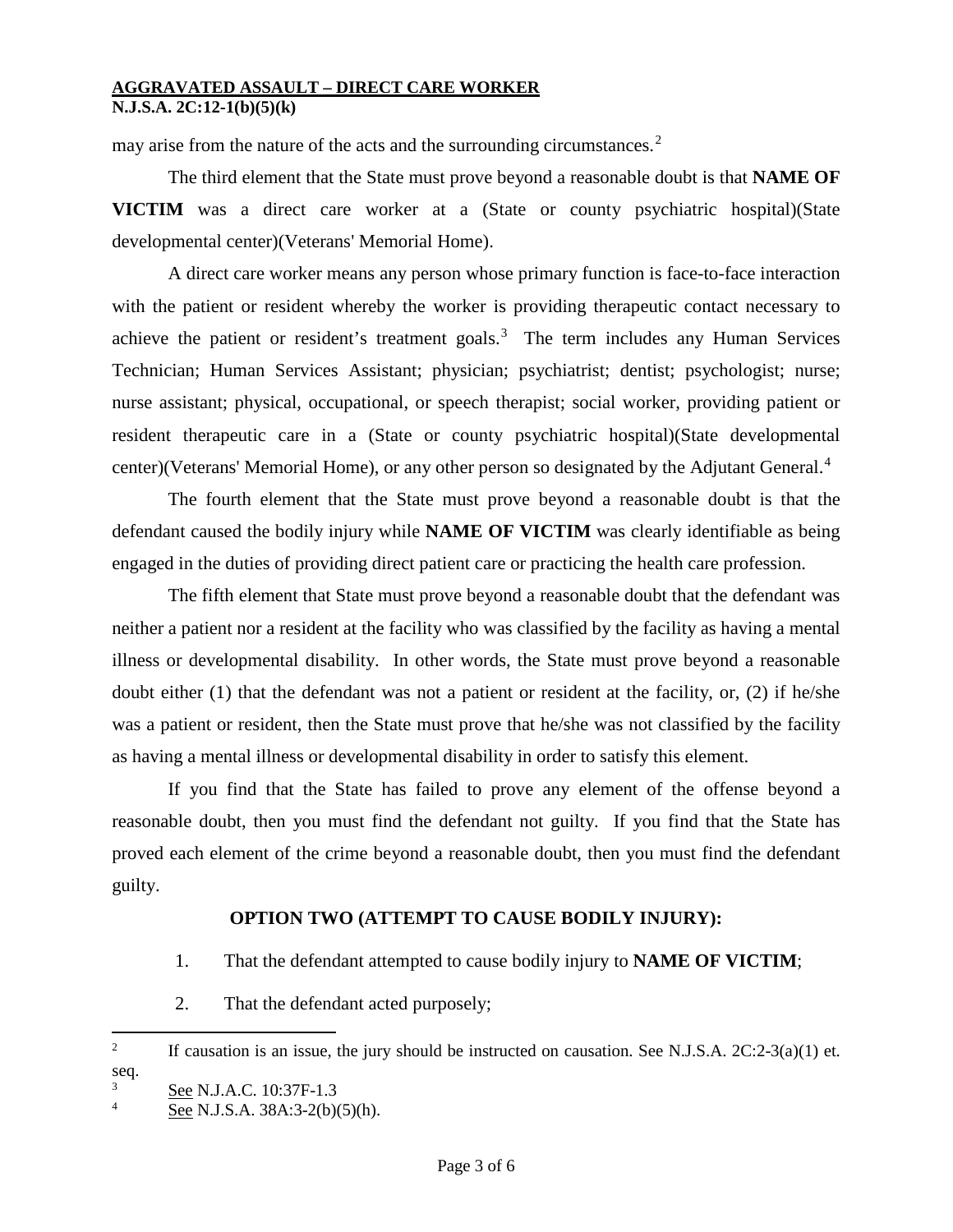- 3. That (**NAME OF VICTIM**) was a direct care worker at a (State or county psychiatric hospital)(State developmental center)(Veterans' Memorial Home);
- 4. That the defendant attempted to cause bodily injury while **NAME OF VICTIM** was clearly identifiable as being engaged in the duties of providing direct patient care or practicing the health care profession; and
- 5. The defendant was not a (patient)(resident) at the facility who was classified by the facility as having a mental illness or developmental disability;

The first element that the State must prove beyond a reasonable doubt is the defendant attempted to cause bodily injury to another.

Bodily injury is defined as physical pain, illness or any impairment of the physical condition. [5](#page-3-0)

The second element the state must prove beyond a reasonable doubt is the defendant purposely attempted to cause bodily injury to **NAME OF VICTIM** (or another).

A person acts purposely with respect to causing bodily injury if it is a person's conscious object to cause bodily injury. A person acts purposely with respect to attendant circumstances if a person is aware of the existence of such circumstances or a person believes or hopes that they exist. One can be deemed to be acting purposely if one acts with design, with a purpose, with a particular object, if one really means to do what he does.

The law provides that a person attempts to commit the crime of assault, in this context, if, acting purposefully, he:

# **(select appropriate section)**

1. Engaged in conduct that would constitute the offense if the attendant circumstances were as a reasonable person would believe them to be;

# **(or)**

2. Did (or omitted to do) anything with the purpose of causing bodily injury to another without further conduct on his/her part. This means that the defendant(s) did something designed to cause bodily injury without having to take any further action.

 $\overline{a}$ 

<span id="page-3-0"></span> $5$  N.J.S.A. 2C:11-1(a).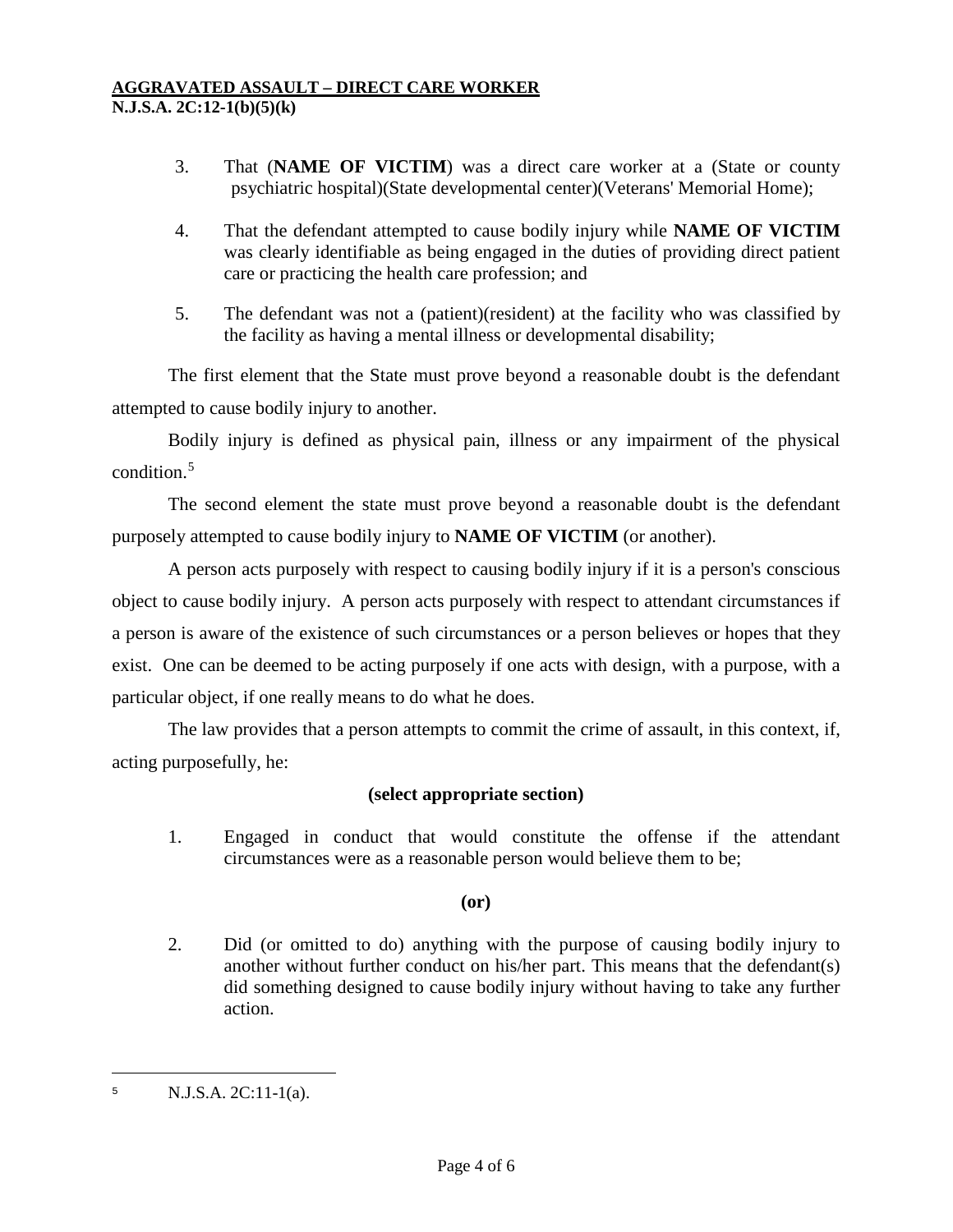### **(or)**

3. Did (or omitted to do) anything that, under the circumstances as a reasonable person would believe them to be, was an act (or omission) constituting a substantial step in a course of conduct planned to culminate in his commission of the crime.

The step taken must be one that is strongly corroborative of the defendant's criminal purpose. The accused must be shown to have had a firmness of criminal purpose in light of the step(s) he/she had already taken. These preparatory steps must be substantial and not just very remote preparatory acts.<sup>[6](#page-4-0)</sup>

The third element that the State must prove beyond a reasonable doubt is that NAME OF VICTIM was a direct care worker at a (State or county psychiatric hospital)(State developmental center)(Veterans' Memorial Home).

A direct care worker means any person whose primary function is face-to-face interaction with the patient or resident whereby the worker is providing therapeutic contact necessary to achieve the patient or resident's treatment goals.<sup>[7](#page-4-1)</sup> The term includes any Human Services Technician; Human Services Assistant; physician; psychiatrist; dentist; psychologist; nurse; nurse assistant; physical, occupational, or speech therapist; social worker, providing patient or resident therapeutic care in a (State or county psychiatric hospital)(State developmental center)(Veterans' Memorial Home). [8](#page-4-2)

The fourth element that the State must prove beyond a reasonable doubt is that the defendant attempted to cause the bodily injury while **NAME OF VICTIM** was clearly identifiable as being engaged in the duties of providing direct patient care or practicing the health care profession.

The fifth element that the State must prove beyond a reasonable doubt is that the defendant was neither a patient nor a resident at the facility who was classified by the facility as having a mental illness or developmental disability. In other words, the State must prove beyond a reasonable doubt either 1) that the defendant was not a patient or resident at the facility, or, 2)

<span id="page-4-0"></span> $6$  If renunciation of criminal purpose is alleged, see N.J.S.A. 2C:5-1(d), that portion of the Model Jury Charge on Attempt regarding renunciation should also be charged.

<span id="page-4-1"></span>See N.J.S.A. 38A:3-2(b)(5).

<span id="page-4-2"></span><sup>8</sup> See N.J.A.C. 10:37F-1.3. The term may also include any person so designated a direct care worker by the Adjutant General of the New Jersey Department of Military and Veterans Affairs.